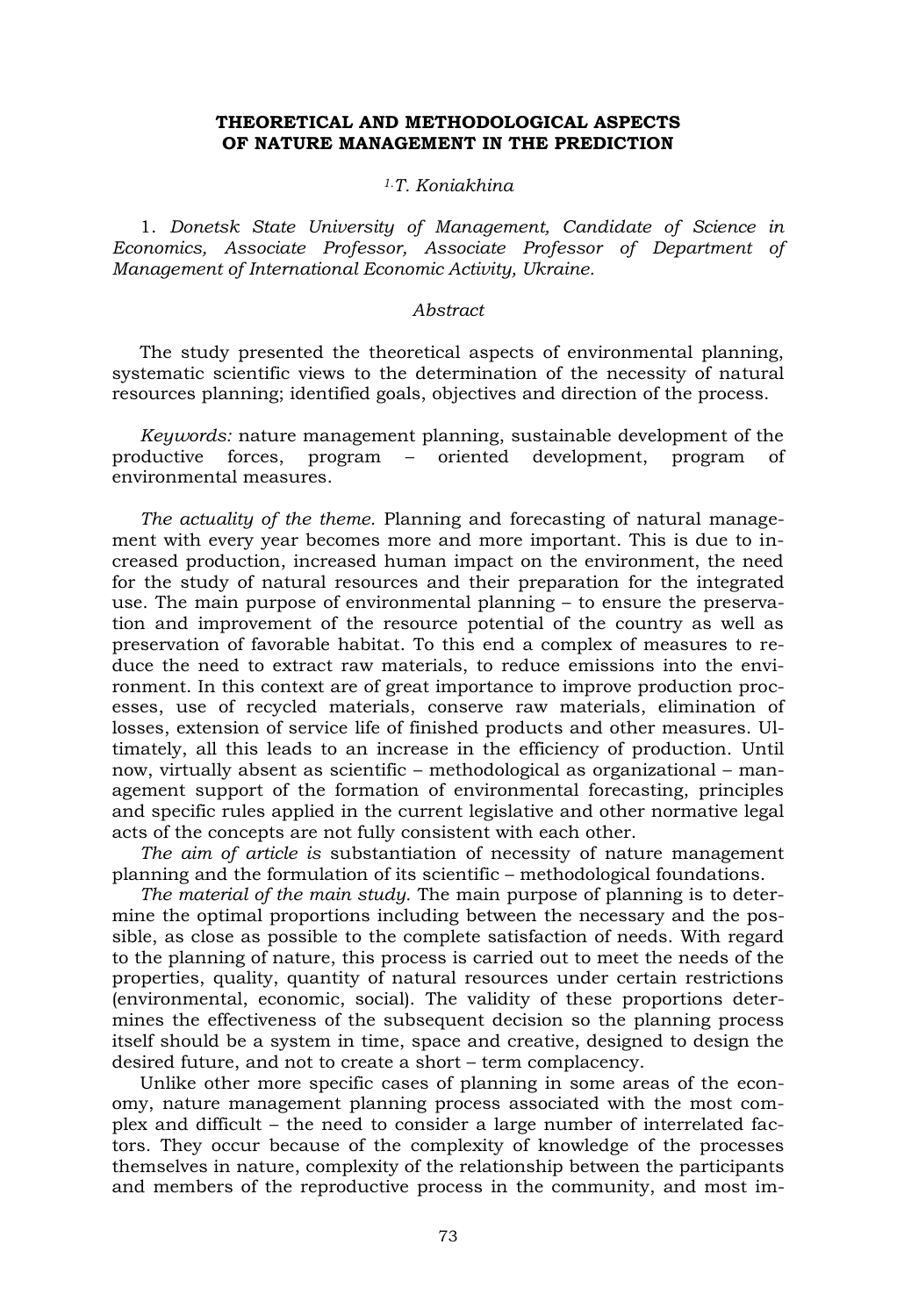portantly – the complexity of relationships in the system «society – natural environment». By the last planning process in environmental management is complicated by the special characteristics of the process [2, p. 49; 4, p. 275; 5, p. 1088]:

nature follows its own laws, knowledge of which is always relative;

intervention in the natural environment for the most part due to the laws that operate in human society;

natural resources and infrastructure of the planet are interdependent, interrelated, including other celestial bodies, making it difficult to forecast and planning;

consequences of human impact on nature impact on human health, which depends on the socio–economic factors. Consider the impact of each of these factors on health is complex;

in predicting the effects of the deterioration of the natural environment on the human body have difficulty accounting resistance, resilience, adaptability of the organism as an intermediary for the environment;

forecasting nature must be made on the basis of the socio – economic development at all levels (state, country, etc.);

forecasting nature is directly related to the forecast of development of scientific and technical progress;

experience and results of the international division of labor, the territorial organization of production.

Generalizing feature in environmental planning can be argued that this process is caused by an objective process: one can learn about the world, but the options are limited [3]. Therefore, planning is not nothing but a factor analyze, assumptions, estimation of interrelated decisions, which may result in the expected probability of the desired result on the basis of specially ongoing activities.

The objective necessity of establishing, human proportions, reasonable rates in nature management is dictated by the fact that since every production process is nothing more than a set of methods and techniques to use, processing of natural products, it is necessary to create conditions for the further continuation of this process, with since stocks qualitative parameters of the natural, the natural foundation of the reproductive process.

Planning is also necessary because that achieving this goal at all stages requires critical analysis and evaluation of the current situation, resources, opportunities and conditions, determine the allocation of priorities to tasks, the coordination of actions between consumers of natural resources, of natural resources at the enterprise level (the main component in the system interaction «society – natural environment»), between enterprises and local governments, and between regions.

The basic principles of forecasting in nature management are as follows [6, p. 209; 8, p. 101]:

systematical principle implies continuity of forecasting in space and time; principle of objectivity, scientific validity;

principle of coincidence, adequacy: a coincidence of theoretical models with practical manifestations.

variance, the alternative. In the process of assessing the impact of economic activities on the environment in projects and solutions are usually required to provide an alternative, as proposed solutions, and the expected impact.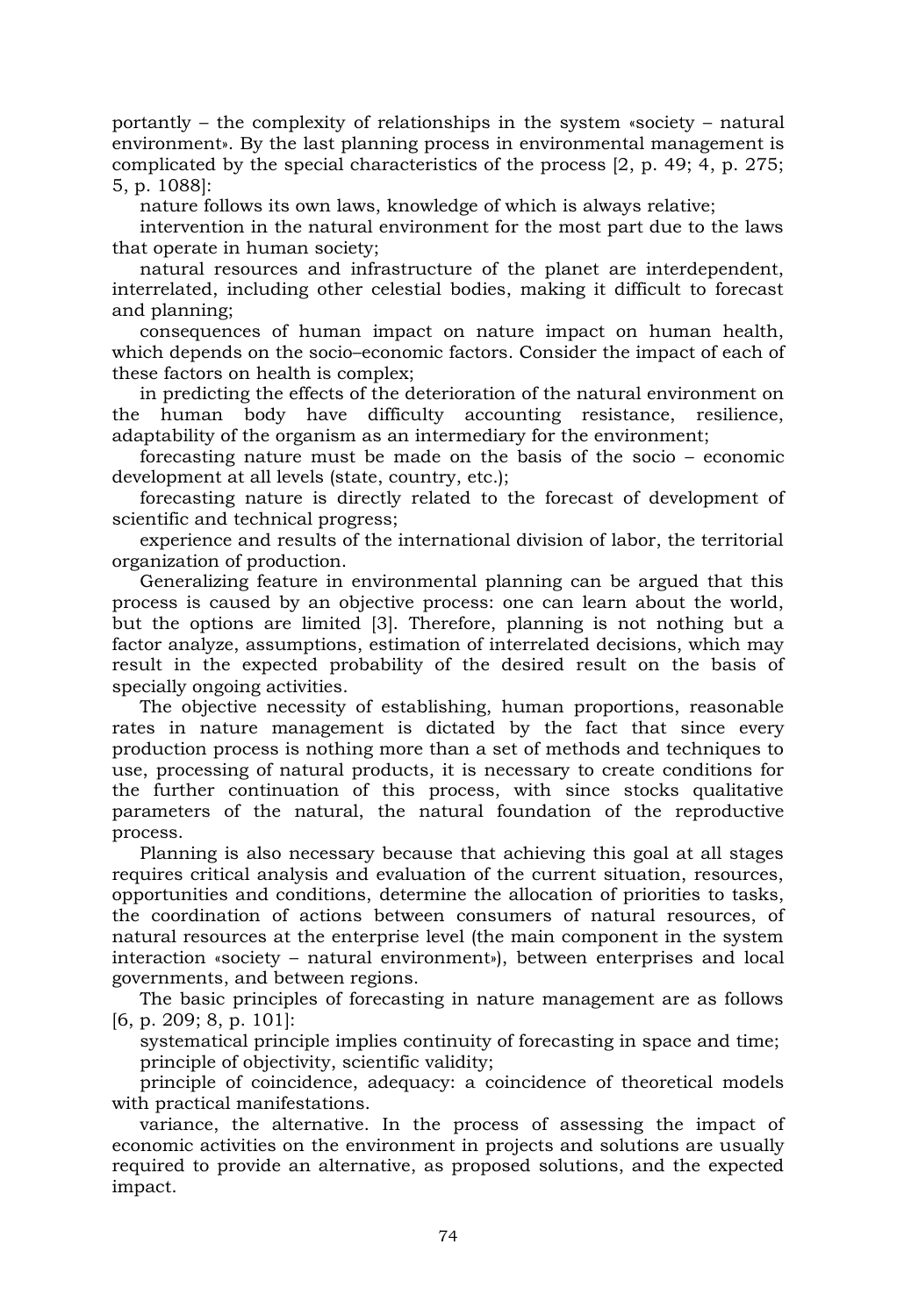Scientific planning involves reasoning standards of environmental management: quantitative, qualitative, accounting and maintenance of self – healing capacity of natural objects.

In the process of achieving the optimal (rational for the level of development of productive forces) nature is the need to solve the following main objectives, which is the problem of environmental planning [4, p. 279; 7, p. 306]:

analysis and assessment of the level to meet the needs of natural resource properties and qualities of natural objects in the field of material, non–material production, in units of infrastructure (production and social) which suggests that, the rationale for an appropriate regulatory framework, taking into account scientific and technical progress;

analysis of the current structure of the economy in the region, country;

determination of rates, proportions, consumption, recovery, restoration of natural resources (quantitative and qualitative aspects);

coordination of the interests of natural resources, taking into account different levels of territorial division of labor, including international;

the introduction of a system of scientific and technical progress in the process of nature;

optimization of the territorial organization of social production, settlement, subject to the threshold of self – healing capacity of ecosystems;

compliance, achievement of optimal structures, the proportions of the elements that are in the natural complex;

information support of environmental management, the establishment of an efficient, effective monitoring system;

optimization of the economic and institutional framework for environmental management activities.

Planning of nature is based on the general principles and methods of planning. The main method used in the planning of natural resources, are normative, balance, economics and mathematics, target program.

In the most recent application was received by the target program planning method, which is the primary method of planning in market conditions. This method provides a clear environmental planning the allocation of critical issues, developing a set of concrete measures to address the problem, as well as the concentration of the resources needed to achieve the goal [1, p. 38].

When programming, forecasting and optimization is advisable to use a logical sequence from the point of system – structural approach and software – application targeting the application of tools and methods for solving the urgent problems of the new nature. This sequence consists of three areas [3; 7, p. 378]:

1 direction: includes heuristics forecasting methods. The most common in scientific research and solutions planned tasks are methods of expert assessments to select the direction of the optimal development of the object and perform a preliminary ranking of indicators for determining the percentage of their contribution to the solution of the problem;

2 direction is the use of statistical and probabilistic methods in forecasting and planning of natural resources in order to find the confidence level is determined and regulated indicators of environmental and resource planning activities and ranking tasks in order of importance;

in the 3 direction used deterministic methods for modeling in the prediction and optimal planning (program – target complex) nature at the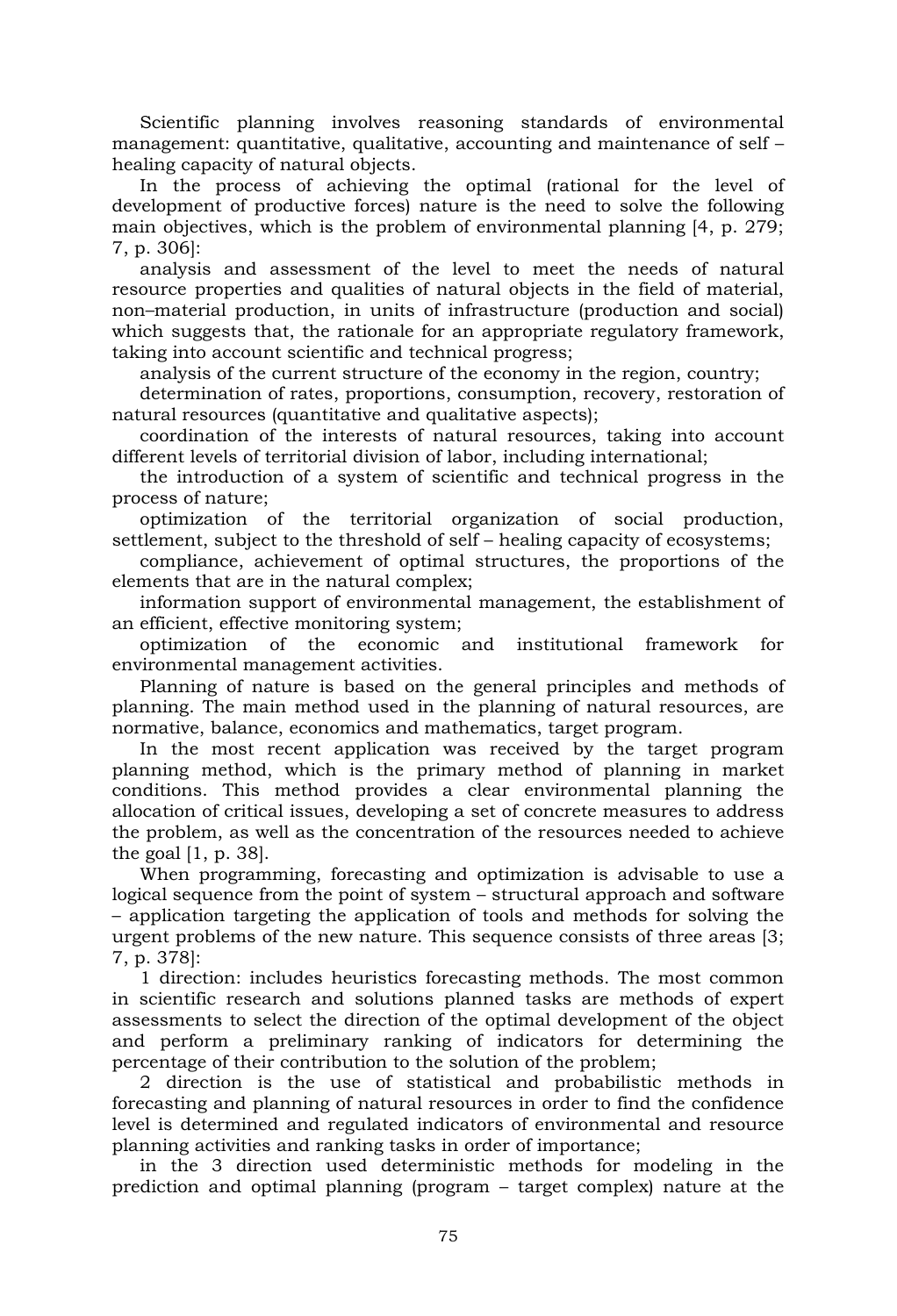industry level, clustering and businesses.

Modern methods of integrated performance – oriented development of eco – economic system should cover the entire set of elements: a systems approach methodology and analysis of results of research, organization of material, energy, labor and other resources, the maximum information, technical support, etc.

The program of environmental measures  $-$  a set of long  $-$  term planning documents, focused on achieving the ultimate goal (environmental issues). In these documents describes the research to develop measures for the protection of nature in relation to the management of natural resources is determined by the nature of activities and the sequence of their implementation over time, evaluated the need for implementation; established an interdepartmental organization of work for the implementation of programs.

*Conclusions.* The successful solution of the problems of socio – economic development of the country largely due to the development of environmental management problems, and this is not only the solution of environmental problems today with global, but also radical reorganization of the principles of management in the «social production – natural environment», i.e. economics of nature management. First of all, it is the achievement of compensatory nature, as the rate of extraction of natural resources, the use of the properties and qualities of natural objects far exceeded the limits of self – healing, self – replication, self – purification of natural systems. Methods to achieve this goal is clear – this is the achievement of a comprehensive (in the interests of many consumers and users) use of natural resources through the implementation of scientific and technological progress in the technique (low – waste technologies), the organization of nature on the principle of re–use of serial properties and qualities of natural resources at the optimum Territorial combined, placing themselves consumers, users, optimization of the system of interrelated patterns, meeting the needs for natural resources, properties and qualities of the objects of nature and conservation, augmentation of natural resources, to achieve reasonable rates and proportions between the elements of environmental management based on real – life planning.

## *References:*

1. Бородин А.И. Методологические основы эколого–экономического управления предприятием // Менеджмент в России и за рубежом. 2006. № 3. С. 37–46.

2. Гаман П.І. Зміст економічного механізму природокористування та природоохоронної діяльності // Бізнес–навігатор. Серія: Економіка і підприємництво. 2004. № 5. С. 48–53.

3. Касьянов П.В. Есть ли у нас долгосрочная перспектива? – [Электронный ресурс] // Режим доступа: http://nvpminsk.narod.ru /Doponitelnye\_faily/Kasianov\_paradigma.htm.

4. Попова О.Ю. Генезис економічних концепцій у формуванні економіки навколишнього середовища // Наукові праці Донецького національного технічного університету. Сер.: економічна. Донецьк: ДонНТУ, 2007. Вип. 31–3. С. 273–279.